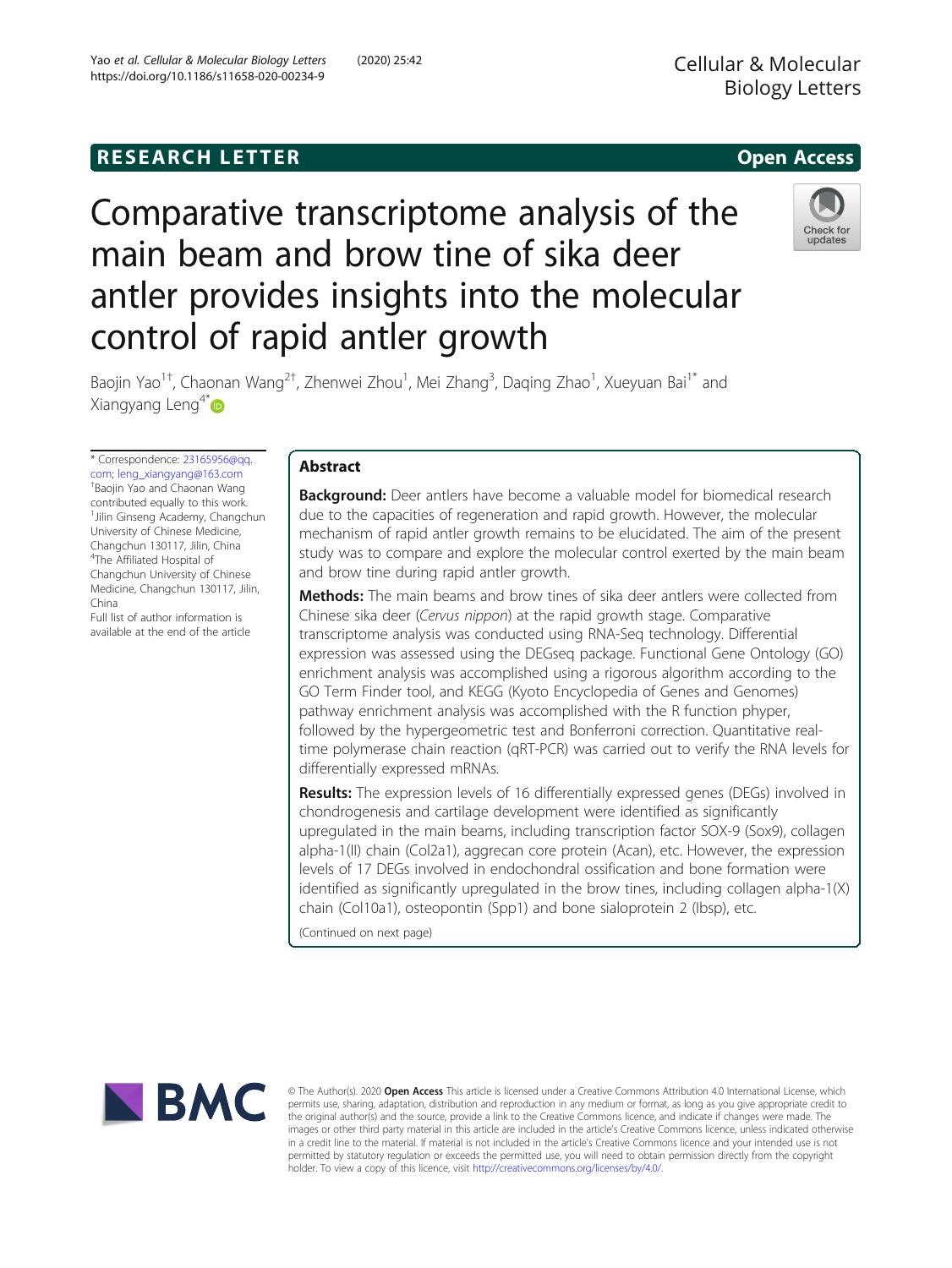## (Continued from previous page)

**Conclusion:** These results suggest that the antler main beam has stronger growth capacity involved in chondrogenesis and cartilage development compared to the brow tine during rapid antler growth, which is mainly achieved through regulation of Sox9 and its target genes, whereas the antler brow tine has stronger capacities of endochondral bone formation and resorption compared to the main beam during rapid antler growth, which is mainly achieved through the genes involved in regulating osteoblast and osteoclast activities. Thus, the current research has deeply expanded our understanding of the intrinsic molecular regulation displayed by the main beam and brow tine during rapid antler growth.

Keywords: Deer antler, Main beam, Brow tine, RNA-Seq, Molecular mechanism

## Background

Deer antlers, which represent an extreme example of mammalian regeneration and rapid growth, have become a valuable model for biomedical research, including skeletal development and regeneration [\[1](#page-11-0)]. Typically, antlers grow with an S-shape growth curve. In other words, antlers grow slowly during the first 30–45 days, which usually occurs in spring. Then, antler growth enters a period of rapid exponential growth for 60–80 days, with a maximum growth rate up to 2 cm per day. Finally, antlers stop growing and gradually become completely ossified [\[2](#page-11-0)]. Antlers develop from the pedicles, which are permanent bony protuberances of the frontal skull [\[3](#page-11-0)]. When pedicles grow to 5–6 cm in height, the first antlers begin to generate spontaneously from the pedicle tips. The first antlers are usually small and unbranched spikes, whereas regenerated antlers, which refer to the antlers regenerated in the following years, successively increase in size and morphological complexity  $[4]$  $[4]$ . During the initial stages, the incipient antler forms a saddle-like structure, which consists of a main beam and a brow tine similar in length. As the antler grows, especially during the rapid growth stage, it will form a branched shape with a longer main beam and a shorter brow tine [[5](#page-11-0), [6\]](#page-11-0). At the completion of antler growth, the main beam contributes to more than 70% of the total antler volume [\[7](#page-11-0)].

In recent years, numerous studies have been conducted to analyze the gene expression patterns during antler growth. Ba and colleagues performed transcriptomic analysis of different tissue layers in the growth center of sika deer at about 30 days after casting the previous antler, and identified 370 hub genes which were mainly involved in mesenchymal progenitor cell proliferation, chondrogenesis, osteogenesis and angiogenesis [[8\]](#page-11-0). Yao and colleagues performed transcriptomic analysis on the antler tips from sika deer to investigate underlying gene regulation in disparate growth layers in the fast growth phase (60 days after casting the previous antler), and discovered a string of genes that participate in the processes from the compression of mesenchymal cell to the differentiation of chondrocytes, namely chondrogenesis [\[9](#page-11-0)]. Another study, conducted using RNA-Seq technology by Yao and his colleagues, demonstrated that Sox9 functioned as a primary modulator during sika antler development by regulating multiple cell types from the mesenchymal precursor cells to the subsequently differentiated chondrocytes [[10\]](#page-11-0). By analyzing the gene expression patterns of transcription factors, signaling molecules and extracellular matrices in the antler growth centers of sika deer at rapid growth and ossification stages, researchers also discovered a string of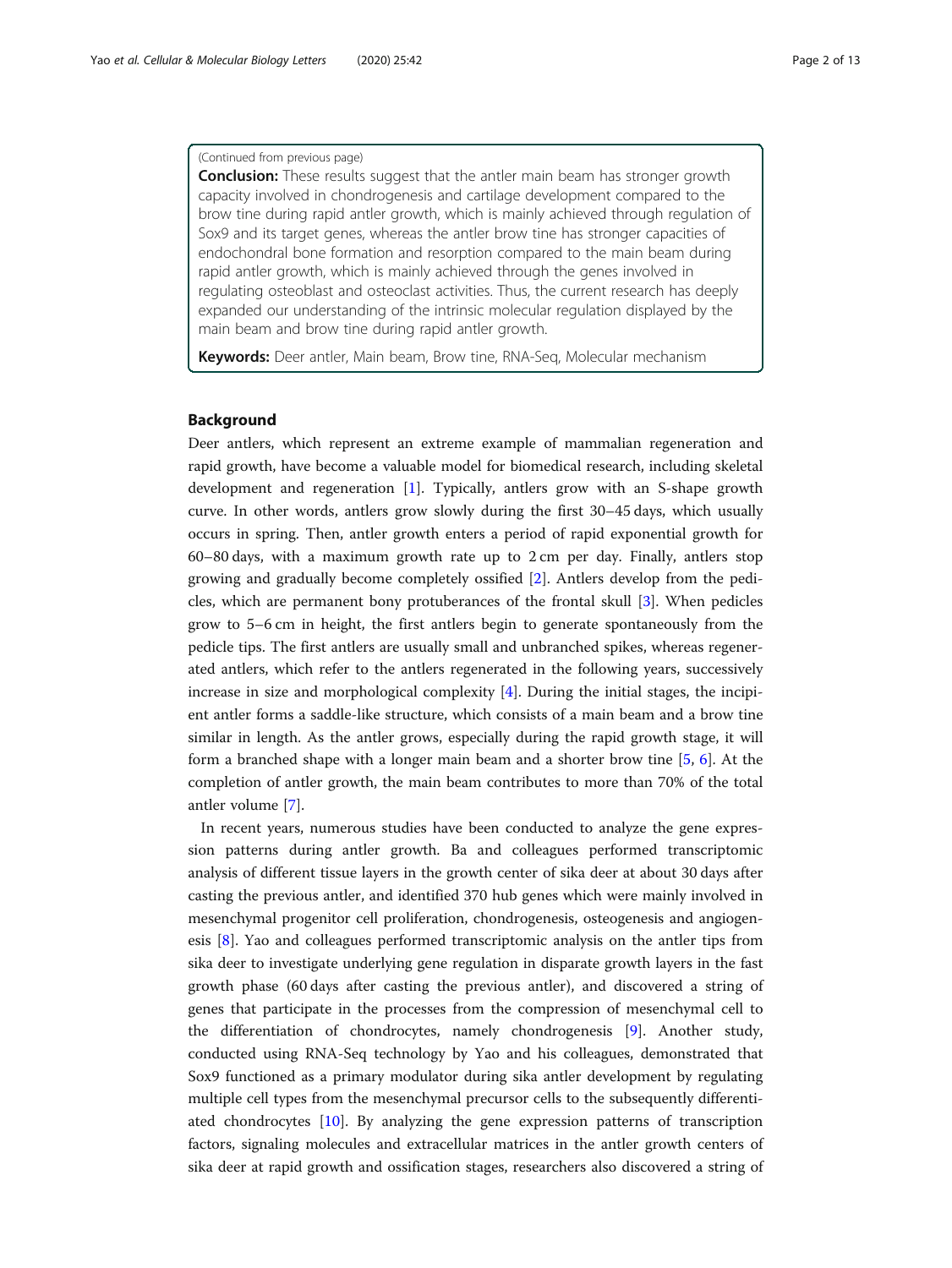functional genes participating in the governance of rapid antler growth  $[11-13]$  $[11-13]$  $[11-13]$ . In addition, several studies were conducted by performing the analyses of RT-PCR, microarray and immunohistochemistry to identify the regulatory factors that controlled antler growth [\[14](#page-11-0)–[20\]](#page-11-0).

However, little is known regarding the differences of gene expression between main beam and brow tine during rapid antler growth. In the present study, we performed an RNA-Seq based transcriptome comparison in the main beams and brow tines of sika deer antler growth centers at the rapid growth stage. Our results suggest that the upregulated genes in the main beams are mainly involved in regulating chondrogenesis and cartilage development, whereas the upregulated genes in the brow tines are mainly involved in regulating endochondral ossification and bone formation.

## Methods

## Sample collection

The main beams and brow tines from two branched sika deer antlers (Fig. [S1](#page-10-0)) were cut off at a deer farm in Changchun, China, from three Chinese sika deer (Cervus nippon) at the age of four in the fast growth phase (60 days after antlers had fallen off) under anesthesia. All the procedures of experimental operations complied with the Institutional Animal Care and Use Committee of Changchun University of Chinese Medicine (No. ccucm-2017-0015). The distal antler tips (growth centers) were collected as previously described  $[21]$  $[21]$  $[21]$ . All samples were chopped into 1-mm<sup>3</sup> fragments and instantly immersed and preserved in liquid nitrogen after flushing with ice-cold distilled water.

## RNA isolation, library construction and sequencing

Total RNA was isolated using a TRIzol reagent (Invitrogen, USA) as stated by the company's specification. RNA integrity was measured by a Bioanalyzer 2100 system (Agilent Technologies, USA), and only those with the value of RNA integrated number (RIN) ≥8 were picked up for the construction of the cDNA library with a TruSeq Stranded mRNA kit (Illumina, USA). Briefly, 200 ng of qualified total RNA was depurated by magnetic beads conjugated with oligo-dT (Life Technologies, USA) to generate polyadenylated mRNA. Following purification the mRNA was fragmented into small pieces. The mRNA fragments were random primed and reverse transcribed into doublestranded cDNAs, followed by RNA degradation by RNase, adenylation of 3′ end and paired-end sequencing adapter connection. The constructed libraries were further enriched by PCR amplification. A commercial Illumina HiSeq 2000 sequencer (Illumina, USA) was used to perform the subsequent sequencing.

#### Transcriptome assembly and annotation

By the end of sequencing, raw reads generated with FASTQ format were processed to obtain clean reads by removing adapter sequences and low-quality reads (referred to reads that had a quality score (Q score)  $\leq$  20, equivalent to an error rate of  $\geq$  1% according to the process of base calling). De novo transcript assembly was accomplished using the Trinity program [\[22](#page-11-0)]. For annotation, the assembled transcripts were annotated by searching against the NCBI non-redundant (nr) and Swiss-Prot protein databases using the BLASTX program with a threshold of E-value  $\leq 10^{-5}$ .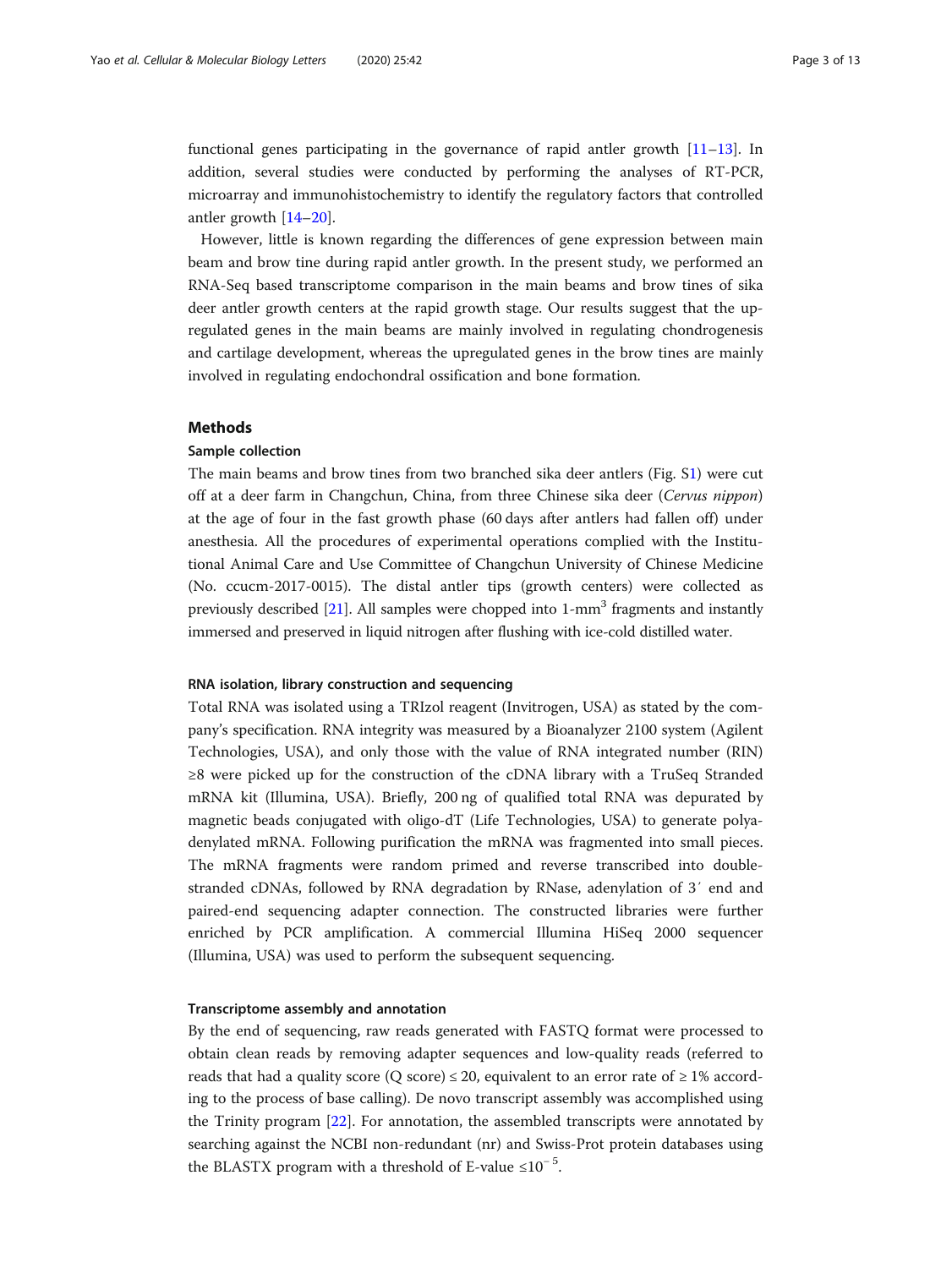## Expression calculation and differentially expressed gene analysis

Gene expression level was calculated using a rigorous algorithm, namely FPKM (fragments per kilobase of transcript per million fragments mapped) [\[23\]](#page-11-0). Differential expression was assessed using a DEGseq R package [\[24\]](#page-11-0). Differentially expressed genes (DEGs) were defined by criteria of fold change  $\geq 2$  and false discovery rate (FDR)  $\leq 0.01$  [[25\]](#page-12-0).

#### Functional and pathway enrichment analysis of DEGs

The enrichment analysis of functional Gene Ontology (GO) was accomplished by applying a rigorous algorithm according to the GO Term Finder tool, and the enrichment analysis of the Kyoto Encyclopedia of Genes and Genomes (KEGG) pathway was accomplished by applying a rigorous algorithm complied with the R function phyper, followed by the hypergeometric test and Bonferroni correction. After adjustment by multiple testing methods, only those with an adjusted  $p$ -value (namely Q-value) < 0.05 were defined as significantly enriched GO terms and pathways in the DEGs [\[26\]](#page-12-0).

## Quantitative real-time PCR verification

RNA-seq data were further verified by quantitative real-time PCR (qRT-PCR). Briefly, RNA was isolated and purified as described above, and reverse transcription reaction was performed using an iScript cDNA Synthesis Kit (Bio-Rad, USA) as stated by the company's specification. PCR conditions were set up using an SsoAdvanced Universal SYBR Green Supermix (Bio-Rad, USA) as stated by the company's specification with specifically designed primers for each gene. PCR reactions were carried out on a CFX Connect Real-Time System (Bio-Rad, USA) under the following experimental conditions: 1 cycle for 30 s at 95 °C; 39 cycles for 10 s at 95 °C and 1 cycle for 30 s at 60 °C. The melt curves were generated by heating from 65 to 95 °C with a 0.5 °C increment. Relative mRNA levels were standardized to the internal reference gene, ribosomal protein L40 (Rpl40), and calculated with a rigorous algorithm according to the  $2^{-\Delta\Delta CT}$  method [\[10,](#page-11-0) [27\]](#page-12-0). Data are presented as the mean  $\pm$  standard deviation of multiple independent experiments with each in technical triplicates.

## Results

## Transcriptome sequencing and de novo assembly

After Illumina transcriptome sequencing, 45,113,170 and 44,669,512 raw reads were obtained from the main beams and brow tines of the antler tips in the fast growth phase (60 days), respectively. After trimming off the adapter sequences and removing the low-quality reads, 40,479,562 (main beams) and 39,636,772 (brow tines) clean reads were obtained. The data sets were uploaded into the Sequence Read Archive (SRA) database under the accession number SRP114993, which is located in the National Centre of Biotechnology Information (NCBI). After de novo assembly, 74,707 (main beams) and 73,674 (brow tines) unigenes were obtained, with the average length of 516 and 488 nt, respectively. The detailed statistics of sequencing and read assembly are shown in Supplementary Table [S1](#page-10-0).

## Transcriptome annotation and differentially expressed gene analysis

Assembled sequences were subjected to the BLASTX program by searching against the NCBI non-redundant and Swiss-Prot protein databases using a threshold of E-value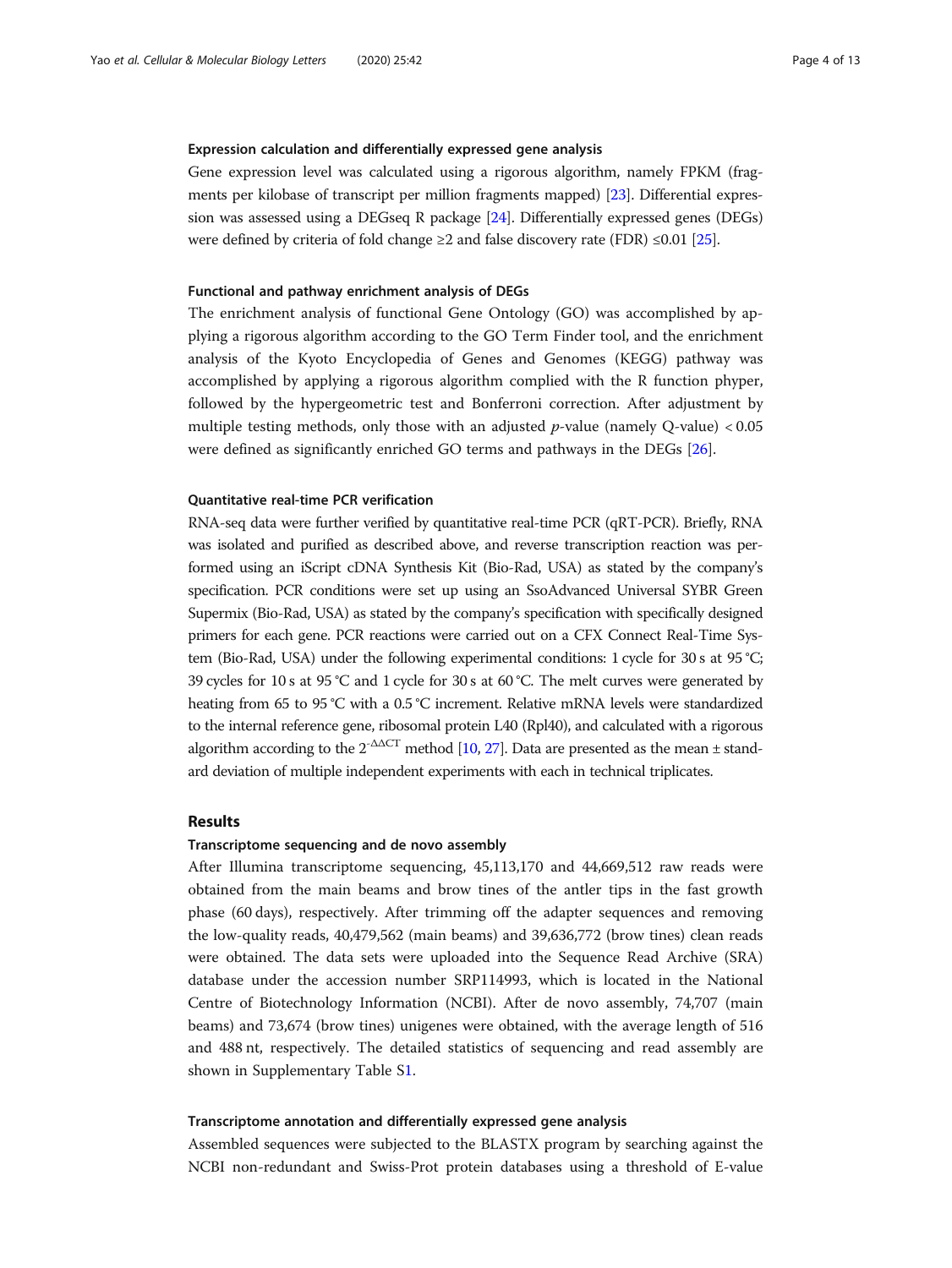≤10<sup>-5</sup>. 36,813 genes returned a BLAST result under the threshold of E-value ≤10<sup>-5</sup>, and 1093 genes were identified as differentially expressed genes (DEGs) according to the DEGseq analysis under the criteria of fold change  $\geq 2$  and a false discovery rate (FDR)  $\leq 0.01$ . Among these DEGs, 778 genes were identified as highly expressed genes in the main beams, whereas 315 genes were identified as highly expressed genes in the brow tines. As shown in Supplementary Table [S2](#page-10-0), the top 30 highly expressed DEGs in the main beams mainly included fibronectin (Fn1), collagen alpha-1(II) chain (Col2a1), neuroblast differentiation-associated protein AHNAK (Ahnak), actin, cytoplasmic 2 (Actg1), matrix-remodeling-associated protein 5 (Mxra5), aggrecan core protein (Acan), ubiquitin carboxyl-terminal hydrolase isozyme L1 (Uchl1), transcription factor SOX-9 (Sox9), Septin-9 (Sept9) and cAMP-dependent protein kinase type I-alpha regulatory subunit (Prkar1a), etc. As shown in Supplementary Table [S3](#page-10-0), the top 30 highly expressed DEGs in the brow tines mainly included NADH-ubiquinone oxidoreductase chain 1 (Mtnd1), collagen alpha-1(X) chain (Col10a1), osteopontin (Spp1), bone sialoprotein 2 (Ibsp), tartrate-resistant acid phosphatase type 5 (Acp5), osteocalcin (Ocn), protein S100-A9 (S100a9), ethylmalonyl-CoA decarboxylase (Echdc1), periostin (Postn) and matrix metalloproteinase-9 (Mmp9), etc.

## GO and KEGG enrichment analysis

As shown in Fig. [1,](#page-5-0) the classification of cellular components indicated that the majority of the DEGs were situated in the cell periphery, plasma membrane, cytoskeleton, extracellular region and cell projection. The classification of molecular function indicated that the main functions of these DEGs were cytoskeletal protein binding, calcium ion binding and actin binding. The classification of biological processes indicated that these DEGs were mainly involved in developmental processes, anatomical structure development, system development, cellular developmental processes and cell differentiation.

To explore the possible physiological processes and pathways of the DEGs, we further mapped these DEGs to the KEGG database. As shown in Fig. [2](#page-6-0), the DEGs mainly joined in the pathways including focal adhesion, ECM-receptor interaction, protein digestion and absorption, adherens junction, Fc gamma R-mediated phagocytosis, lysine degradation, axon guidance, cell adhesion molecules and insulin signaling pathway, etc.

## Identification of DEGs involved in chondrogenesis, cartilage development, endochondral ossification and bone formation

Since antler growth is driven by the antler tip, a place considered to be the growth center, through processes that include chondrogenesis, cartilage development, endochondral ossification and bone formation [[10](#page-11-0)], we further screened and identified DEGs that were involved in the above processes. As shown in Table [1](#page-7-0), the expression levels of 16 DEGs involved in chondrogenesis and cartilage development were identified as significantly upregulated in the main beams, including fibronectin (Fn1), collagen alpha-1(II) chain (Col2a1), aggrecan core protein (Acan), transcription factor SOX-9 (Sox9), basement membrane-specific heparan sulfate proteoglycan core protein (Hspg2) and versican core protein (Vcan), etc. However, as shown in Table [2](#page-8-0), the expression levels of 17 DEGs involved in endochondral ossification and bone formation were identified as significantly upregulated in the brow tines, including collagen alpha- $1(X)$  chain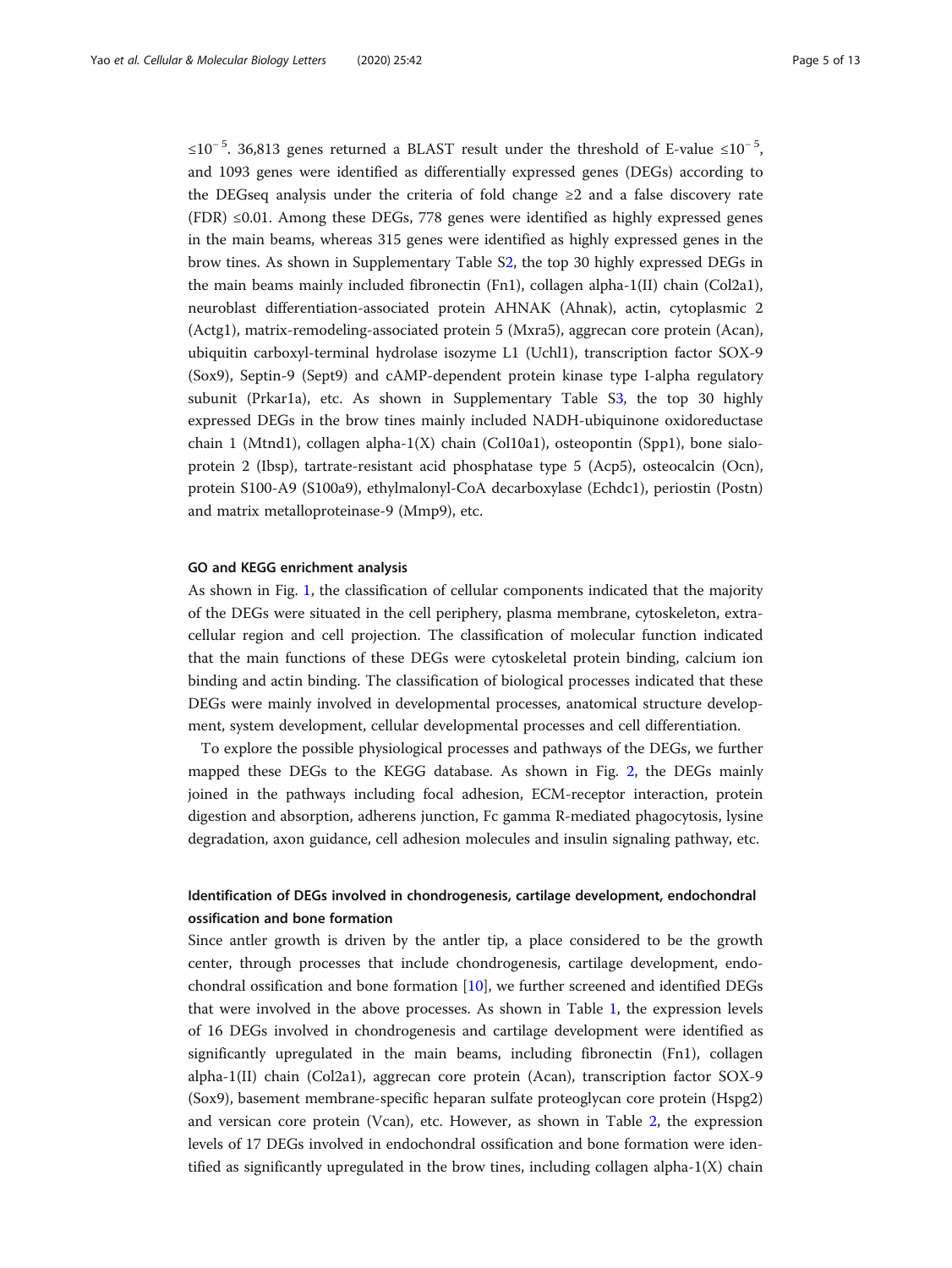<span id="page-5-0"></span>

(Col10a1), osteopontin (Spp1), tartrate-resistant acid phosphatase type 5 (Acp5), bone sialoprotein 2 (Ibsp), osteocalcin (Ocn) and protein S100-A9 (S100a9), etc.

## qRT-PCR validation

To validate the RNA-Seq results, we selected 8 DEGs that were involved in chondrogenesis, cartilage development, endochondral ossification and bone formation, i.e. Fn1, Col2a1, Acan, Sox9, Col10a1, Spp1, Ibsp and Acp5, and investigated their expression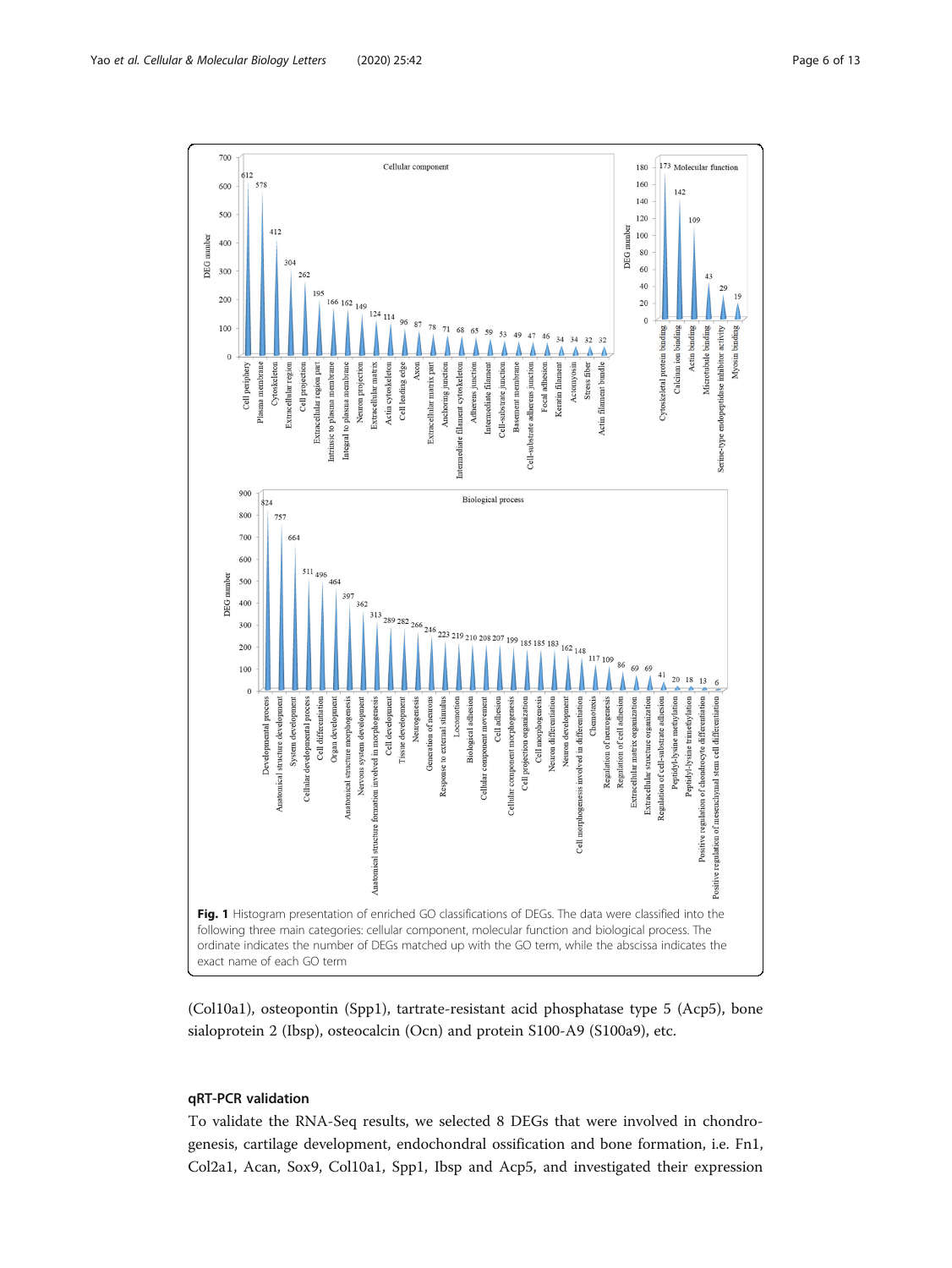<span id="page-6-0"></span>

levels by qRT-PCR assay. Primers were designed using the assembled sequences from RNA-Seq analysis, as shown in Supplementary Table [S4.](#page-10-0) The quantitative change of each gene that was represented by relative fold-change in the main beams was normalized and compared to the brow tines, separately. As shown in Fig. [3,](#page-8-0) the result of qRT-PCR was similar to that observed by RNA-Seq.

## **Discussion**

Deer antlers are distinctive skull appendages with capacities of cyclic regeneration and fast growth. Thus, they have been considered as valuable models for studying organ growth and regeneration. However, the distinct molecular mechanism that drives main beam and brow tine growth during rapid antler growth is still largely unknown. In the current study, we used cutting-edge RNA-Seq technology to obtain novel insights into the expression levels, functions and pathways of the differentially expressed genes (DEGs) involved in main beam and brow tine growth during rapid antler growth.

Our analysis revealed that the most highly expressed DEGs in the main beams mainly consisted of genes involved in regulating chondrogenesis and cartilage development, such as Fn1, Col2a1, Acan and Sox9, whereas the most highly expressed DEGs in the brow tines mainly consisted of genes involved in regulating endochondral ossification and bone formation, such as Col10a1, Spp1, Ibsp, Acp5, Ocn, Postn and Mmp9. These results suggest that the growth pattern of the antler main beam is quite different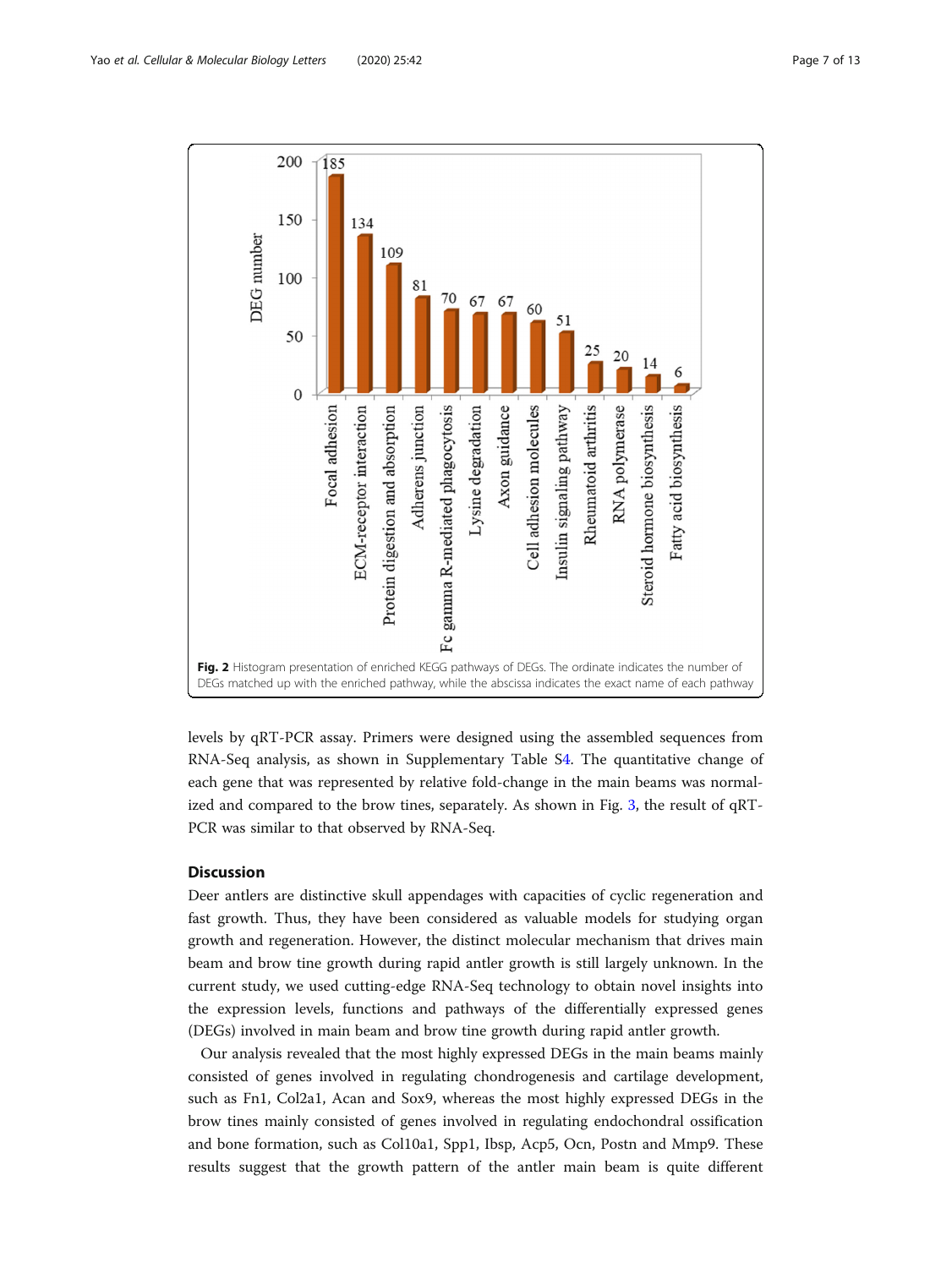| Gene name                                                                          | Gene expression level<br>(FPKM) |            | Fold change                                      | <b>FDR</b>  |
|------------------------------------------------------------------------------------|---------------------------------|------------|--------------------------------------------------|-------------|
|                                                                                    | <b>Brow tines</b>               | Main beams | log <sub>2</sub> FPKM<br>(main beams/brow tines) |             |
| Fibronectin (Fn1)                                                                  | 44.60                           | 190.37     | 2.09                                             | $\Omega$    |
| Collagen alpha-1(II) chain (Col2a1)                                                | 20.41                           | 101.11     | 2.31                                             | $\mathbf 0$ |
| Aggrecan core protein (Acan)                                                       | 7.71                            | 31.83      | 2.05                                             | 4.02E-252   |
| Transcription factor SOX-9 (Sox9)                                                  | 5.83                            | 24.54      | 2.07                                             | 1.59E-52    |
| Basement membrane-specific<br>heparan sulfate proteoglycan core<br>protein (Hspg2) | 3.75                            | 18.24      | 2.28                                             | $\mathbf 0$ |
| Versican core protein (Vcan)                                                       | 1.40                            | 6.78       | 2.28                                             | 5.44E-22    |
| Pappalysin-2 (Pappa2)                                                              | 1.40                            | 6.53       | 2.22                                             | 8.90E-19    |
| Protein sidekick-2 (Sdk2)                                                          | 1.30                            | 5.84       | 2.17                                             | 2.22E-30    |
| Neurofibromin (Nf1)                                                                | 0.95                            | 5.73       | 2.59                                             | 1.99E-06    |
| Transcription factor SOX-6 (Sox6)                                                  | 1.07                            | 4.50       | 2.07                                             | 1.38E-14    |
| Runt-related transcription factor 2 (Runx2)                                        | 0.40                            | 3.82       | 3.26                                             | 2.97E-07    |
| Forkhead box protein L2 (Foxl2)                                                    | 0.00                            | 3.57       | 11.80                                            | 2.64E-11    |
| cGMP-dependent protein kinase 2 (Prkg2)                                            | 0.33                            | 2.92       | 3.14                                             | 5.17E-08    |
| Protein FAM101B (Fam101b)                                                          | 0.06                            | 1.81       | 4.84                                             | 4.08E-07    |
| Collagen alpha-1(XI) chain (Col11a1)                                               | 0.12                            | 1.66       | 3.79                                             | 1.38E-63    |
| Fibroblast growth factor receptor 3 (Fgfr3)                                        | 0.00                            | 0.18       | 7.47                                             | 1.82E-04    |

#### <span id="page-7-0"></span>**Table 1** Identification of DEGs involved in chondrogenesis and cartilage development

compared to the growth pattern of the brow tine during rapid antler growth. In line with our findings, Li and colleagues demonstrated that the antler tips of the main beam and brow tine were self-formed at the dorsal and ventral corners of the pedicles that generate the antler blastemata. Histological analysis showed that the three major zones comprising the mesenchymal zone, precartilaginous zone, and transitional zone in the growth center of the main beam are much thicker than those of the growth center of brow tine [[28\]](#page-12-0).

According to the GO functional and KEGG pathway enrichment analyses of DEGs, a majority of these DEGs were located in the regions of the cell periphery, plasma membrane, cytoskeleton and extracellular region with molecular functions involved in cytoskeletal protein binding, calcium ion binding and actin binding, and mainly involved in the processes of development, anatomical structure development, system development, cellular development and cell differentiation. According to the KEGG pathway enrichment analyses of DEGs, a majority of these DEGs mainly participated in the pathways including focal adhesion, ECM-receptor interaction, protein digestion and absorption and adherens junction. Thus, these results further confirm that antler main beam growth indeed differs from brow tine growth during rapid antler growth due to the changes involved in cytoskeleton structure, ECM interaction and signaling transduction.

In order to further delineate the difference between the main beam and brow tine, and explore the underlying molecular mechanism involved in antler main beam and brow tine growth during rapid antler growth, we screened and analyzed the expression levels of differentially expressed genes related to chondrogenesis, cartilage development, endochondral ossification and bone formation. We identified 16 DEGs that were involved in chondrogenesis and cartilage development and were significantly upregulated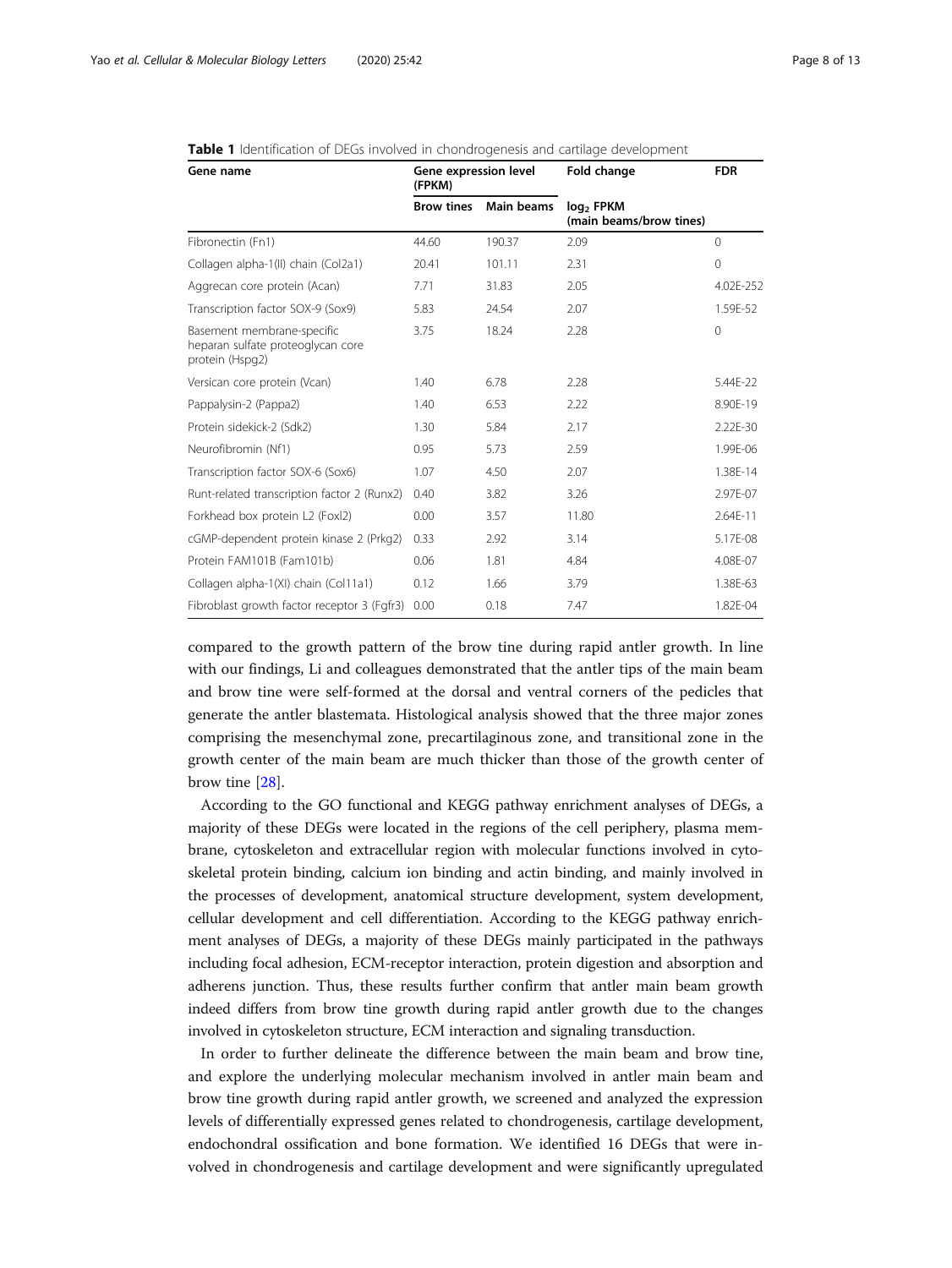## <span id="page-8-0"></span>Table 2 Identification of DEGs involved in endochondral ossification and bone formation

| Gene name                                                                 | Gene expression level<br>(FPKM) |               | Fold change                                      | <b>FDR</b>   |
|---------------------------------------------------------------------------|---------------------------------|---------------|--------------------------------------------------|--------------|
|                                                                           | <b>Brow</b><br>tines            | Main<br>beams | log <sub>2</sub> FPKM<br>(main beams/brow tines) |              |
| Collagen alpha-1(X) chain (Col10a1)                                       | 1008.17                         | 231.43        | $-2.12$                                          | $\mathbf{0}$ |
| Osteopontin (Spp1)                                                        | 743.90                          | 112.04        | $-2.73$                                          | $\mathbf 0$  |
| Bone sialoprotein 2 (lbsp)                                                | 495.27                          | 112.68        | $-2.14$                                          | $\Omega$     |
| Tartrate-resistant acid phosphatase<br>type $5$ (Acp5)                    | 316.17                          | 22.63         | $-3.80$                                          | $\mathbf 0$  |
| Osteocalcin (Ocn)                                                         | 123.45                          | 28.47         | $-2.12$                                          | 3.24E-182    |
| Protein S100-A9 (S100a9)                                                  | 95.16                           | 15.14         | $-2.65$                                          | 8.41E-284    |
| Periostin (Postn)                                                         | 34.67                           | 3.13          | $-3.47$                                          | 3.76E-222    |
| Matrix metalloproteinase-9 (Mmp9)                                         | 24.65                           | 4.94          | $-2.32$                                          | 1.43E-206    |
| Ras-related C3 botulinum toxin<br>substrate 2(Rac2)                       | 17.91                           | 3.87          | $-2.21$                                          | 1.53E-136    |
| C-type lectin domain family 3 member<br>A (Clec3a)                        | 17.57                           | 2.49          | $-2.82$                                          | 1.21E-148    |
| Metalloendopeptidase homolog<br>PEX (Phex)                                | 12.26                           | 1.37          | $-3.16$                                          | 2.49E-43     |
| Dentin matrix acidic phosphoprotein<br>$1$ (Dmp1)                         | 10.88                           | 0.10          | $-6.80$                                          | 6.58E-185    |
| Sorting nexin-10 (Snx10)                                                  | 10.70                           | 2.27          | $-2.23$                                          | 5.56E-45     |
| Cytokine-like protein 1 (Cytl1)                                           | 8.39                            | 1.63          | $-2.36$                                          | 5.85E-30     |
| Megakaryocyte-associated tyrosine-protein<br>kinase (Matk)                | 7.78                            | 0.88          | $-3.14$                                          | 9.94E-23     |
| Disintegrin and metalloproteinase domain-<br>containing protein 8 (Adam8) | 5.51                            | 1.17          | $-2.24$                                          | 7.38E-17     |
| Osteoclast-associated immunoglobulin-like<br>receptor (Oscar)             | 4.21                            | 0.61          | $-2.80$                                          | 6.95E-12     |

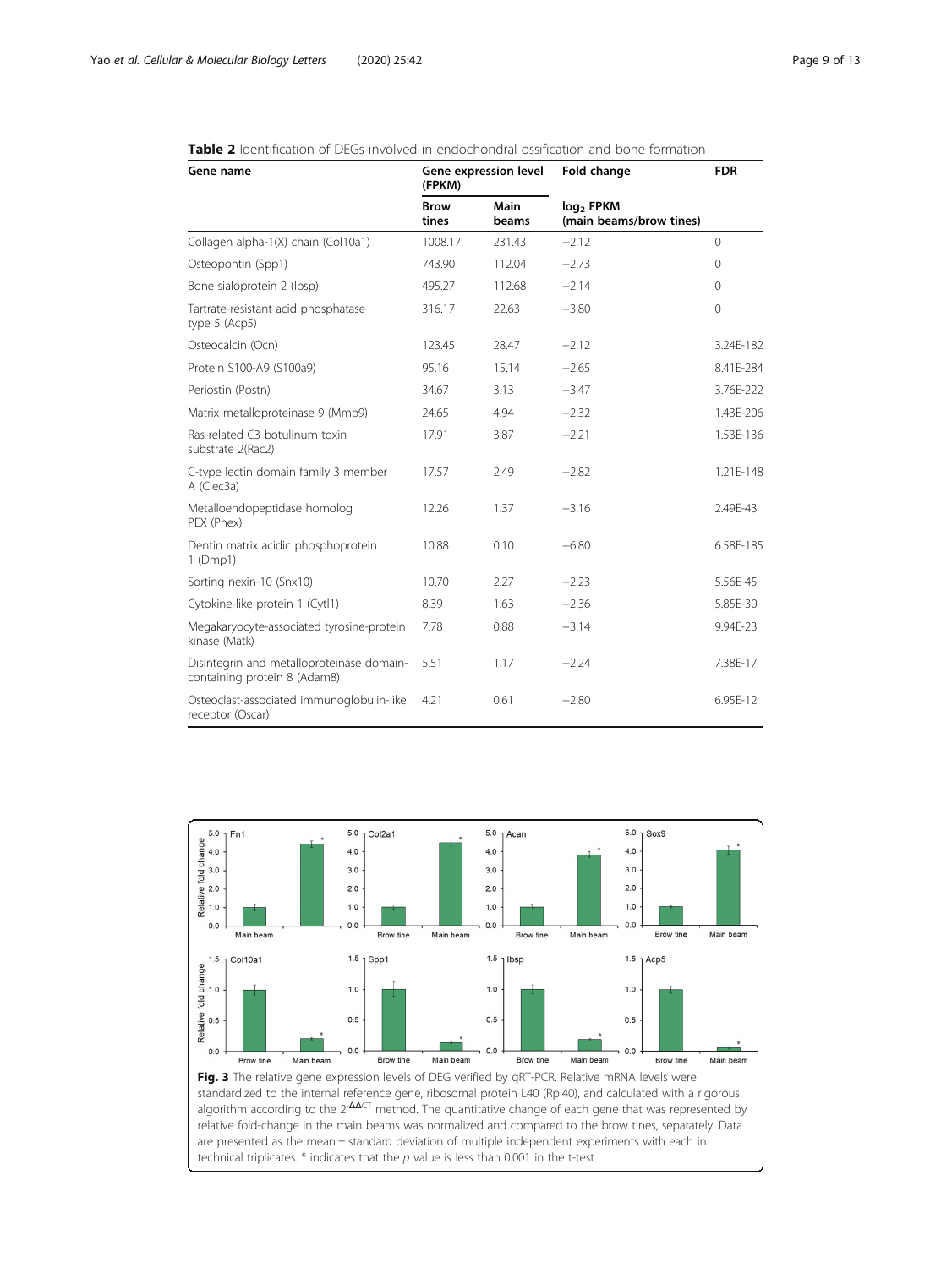in the main beams, i.e. Fn1, Col2a1, Acan, Sox9, Hspg2, Vcan, Pappa2, Sdk2, Nf1, Sox6, Runx2, Foxl2, Prkg2, Fam101b, Col11a1 and Fgfr3. Fn1 and Vcan are essential matrix proteins for cell condensation during chondrogenesis [[29\]](#page-12-0). Sox9 serves as a master transcription factor involved in multiple chondrocyte differentiation pathways [[30\]](#page-12-0). Sox9 was needed for the expression of several genes including Col2a1, Col11a1, Acan and Sox6 during cartilage development [[31\]](#page-12-0). Hspg2 is an essential proteoglycan that is deposited within the pericellular matrix surrounding chondrocytes, and is indispensable for the development of articular cartilage [[32\]](#page-12-0). Pappa2 is a huge and essential metalloproteinase that is required for normal development of cranial cartilage [[33](#page-12-0)]. Sdk2 is an adhesion molecule that is very selectively expressed in fetal cartilage [[34](#page-12-0)]. Nf1 is a cytoplasmic protein that is predominantly expressed in the maturing and hypertrophic cartilage during fracture healing [\[35](#page-12-0)]. Runx2 is an essential transcription factor that regulates endochondral ossification through controlling both chondrocyte proliferation and differentiation [[36](#page-12-0)]. Foxl2 is a critical regulator that plays pivotal roles in regulating postnatal growth and embryonic bone and cartilage formation [[37](#page-12-0)]. Prkg2 is a kinase of protein that plays a pivotal role in converting proliferating chondrocytes into hypertrophic chondrocytes through endochondral ossification in the growth plate [[38\]](#page-12-0). Fam101b is an actin binding protein predominantly expressed in developing cartilage, which plays a crucial role in regulating chondrocyte proliferation and differentiation [[39\]](#page-12-0). Fgfr3 acts as a cell-surface receptor for fibroblast growth factors and is mainly expressed in the limb chondrocytes at an early development stage and later in the growth plate chondrocytes in the reserve and proliferating regions [[40](#page-12-0)]. These results suggest that the antler main beam has stronger growth capacity involved in chondrogenesis and cartilage development compared to the brow tine during rapid antler growth, which is mainly achieved through the regulation of Sox9 and its downstream target genes.

Consistently with the above findings, compared with the main beams, 17 DEGs involved in endochondral ossification and bone formation were identified as significantly upregulated in the brow tines: Col10a1, Spp1, Ibsp, Acp5, Ocn, S100a9, Postn, Mmp9, Rac2, Clec3a, Phex, Dmp1, Snx10, Cytl1, Matk, Adam8 and Oscar. Co10a1, a specific marker of hypertrophic chondrocytes, plays a crucial role during endochondral bone formation [[41\]](#page-12-0). Spp1, Ibsp, Acp5, Ocn, Postn and Mmp9 are genes associated with bone matrix formation and turnover [[42](#page-12-0)]. S100a9 is a calcium-binding protein that is involved in cartilage matrix calcification, bone formation and resorption [\[43\]](#page-12-0). Rac2 is a member of the Rac subfamily of Rho GTPases, which is required for optimal osteoclast differentiation during osteoclastogenesis [\[44\]](#page-12-0). Clec3a is a member of the superfamily of C-type lectins, and is involved in bone formation [\[45](#page-12-0)]. Phex is a phosphate-regulating gene that plays a critical role in regulating osteoblast mineralization [\[46](#page-12-0)]. Dmp1, an acidic noncollagenous phosphoprotein, is critical for osteoblast differentiation and mineralization of the bone extracellular matrix [[47](#page-12-0)]. Snx10, a member of the sorting nexin family of proteins, is expressed in osteoclasts and is required for osteoclast activity [\[48\]](#page-12-0). Cytl1 serves as a secreted cytokine candidate that positively modulates bone mass through regulating osteoclastogenesis [[49\]](#page-12-0). Matk is a c-Src tyrosine kinase that is essential for modulating osteoclast and osteoblast activities involved in bone metabolism [\[50](#page-12-0)]. Adam8 is an autocrine/paracrine metalloproteinase highly expressed in osteoclast precursors, and significantly stimulates osteoclastogenesis [[51](#page-12-0)]. Oscar is a crucial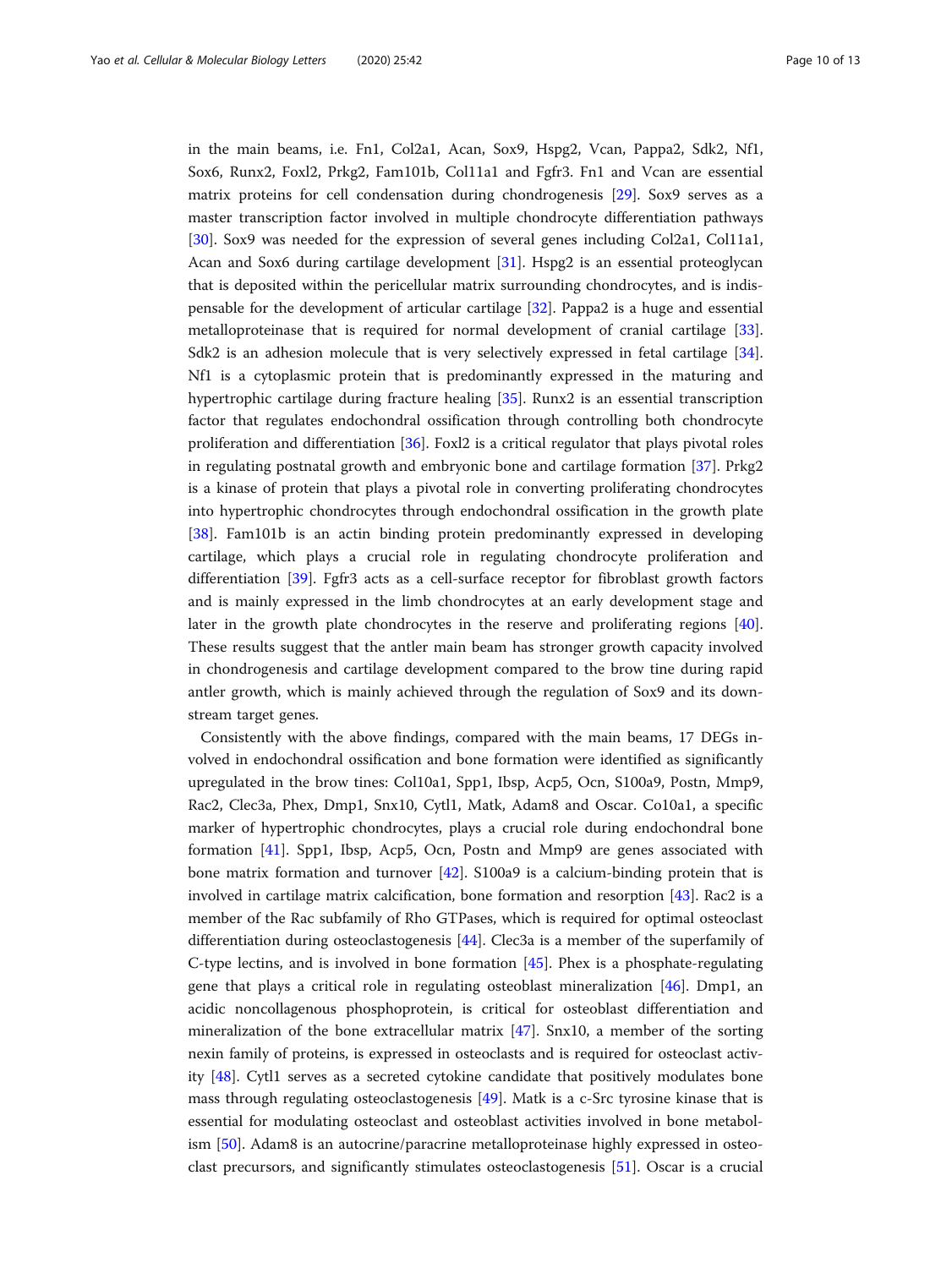<span id="page-10-0"></span>osteoimmunological mediator that serves as a costimulatory molecule for osteoclast differentiation [[52\]](#page-12-0). These results suggest that the antler brow tine has stronger capacities of endochondral bone formation and resorption compared to the main beam during rapid antler growth, which is mainly achieved through regulating osteoblast and osteoclast activities.

## Conclusion

In the present study, we demonstrated that antler main beam growth indeed differs from brow tine growth during rapid antler growth. The antler main beam has stronger growth capacity in chondrogenesis and cartilage development compared to the brow tine during rapid antler growth, which is mainly achieved through the regulation of Sox9 and its downstream target genes, such as Col2a1, Acan, Sox9, Sox6, Col11a1 and Fgfr3. However, the antler brow tine has stronger capacities of endochondral bone formation and resorption compared to the main beam during rapid antler growth, which is mainly achieved through the regulation of osteoblast and osteoclast activities by upregulated genes, such as Col10a1, Spp1, Ibsp, Acp5, Ocn, S100a9, Postn, Mmp9, Rac2, Clec3a, Phex, Dmp1, Snx10, Cytl1, Matk, Adam8 and Oscar. Thus, the current research has deeply expanded our understanding of the intrinsic molecular regulation displayed by the main beam and brow tine during rapid antler growth.

## Supplementary information

Supplementary information accompanies this paper at <https://doi.org/10.1186/s11658-020-00234-9>.

Additional file 1: Table S1. Statistical summary of sequencing and read assembly

Additional file 2: Table S2. List of the top 30 highly expressed DEGs in the main beams (main beams vs. brow tines)

Additional file 3: Table S3. List of the top 30 highly expressed DEGs in the brow tines (main beams vs. brow tines)

Additional file 4: Table S4. Gene-specific primers used for qRT-PCR verification

Additional file 5: Figure S1. Schematic diagram of antler sampling. The picture shows representative twobranched antlers with main beams (A and B) and brow tines (C and D), and the red square dotted lines indicate the sampling regions (the distal 5 cm of the antler tips).

#### Abbreviations

RNA-Seq: RNA sequencing; DEGs: Differentially expressed genes; FDR: False discovery rate; qRT-PCR: Quantitative realtime PCR; FPKM: Fragments per kilobase of transcript per million fragments mapped; GO: Gene Ontology; KEGG: Kyoto Encyclopedia of Genes and Genomes; SRA: Sequence Read Archive; NCBI: National Centre of Biotechnology Information

#### **Acknowledgements**

Not applicable.

#### Authors' contributions

BY, XB and XL developed the concept of the study; BY, XB and XL contributed to funding and support; BY, CW, ZZ and MZ carried out the experiments; BY and CW performed analysis of data and drafted the original manuscript; BY, DZ, XB and XL reviewed, edited and revised the final manuscript. The authors read and reached an agreement on the final manuscript.

#### Funding

This research work was supported by a project granted by the National Key Research and Development Program of China (Grant No. 2018YFC1706605), a project granted by the National Natural Science Foundation of China (Grant No. 81973887 and 81702136) and a project granted by TCM Clinical Research Center for Bone Diseases of Jilin Province (Grant No. 20180623048TC).

#### Availability of data and materials

The data from this study are available from the author for correspondence on reasonable request.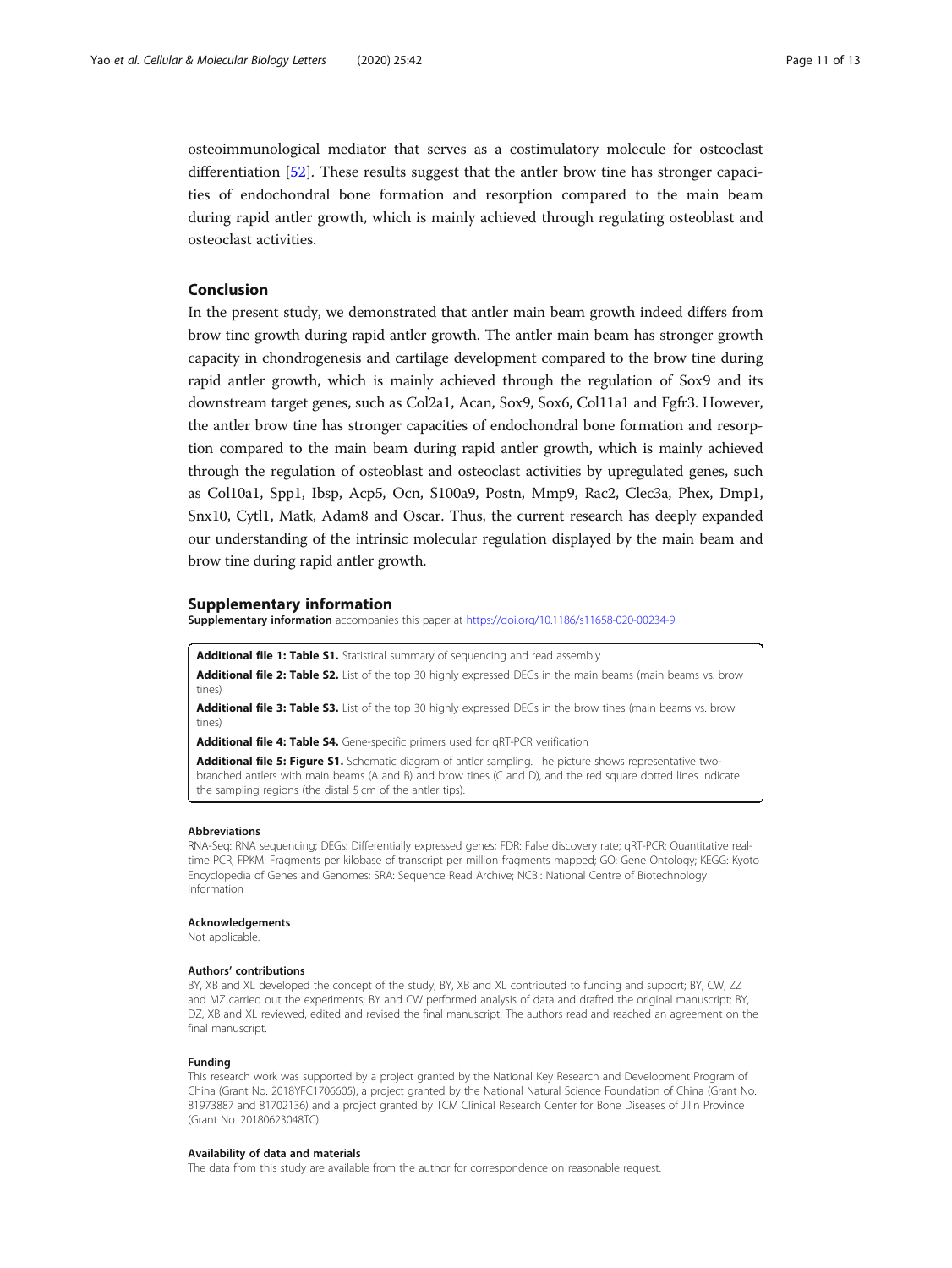#### <span id="page-11-0"></span>Ethics approval and consent to participate

All the procedures of experimental operations complied with the Institutional Animal Care and Use Committee of Changchun University of Chinese Medicine (No. ccucm-2017-0015).

#### Consent for publication

Not applicable.

#### Competing interests

The authors declare that they have no competing interests to report.

#### Author details

<sup>1</sup>Jilin Ginseng Academy, Changchun University of Chinese Medicine, Changchun 130117, Jilin, China. <sup>2</sup>College of traditional Chinese medicine, Changchun University of Chinese Medicine, Changchun 130117, China. <sup>3</sup>Innovation Practice Center, Changchun University of Chinese Medicine, Changchun 130117, Jilin, China. <sup>4</sup>The Affiliated Hospital of Changchun University of Chinese Medicine, Changchun 130117, Jilin, China.

## Received: 1 June 2020 Accepted: 2 September 2020 Published online: 07 September 2020

#### References

- Kierdorf U, Li C, Price JS. Improbable appendages: deer antler renewal as a unique case of mammalian regeneration. Semin Cell Dev Biol. 2009;20:535–42.
- 2. Price J, Allen S. Exploring the mechanisms regulating regeneration of deer antlers. Philos Trans R Soc Lond Ser B Biol Sci. 2004;359:809–22.
- 3. Chapman DI. Antlers-bones of contention. Mammal Rev. 1975;5:121–72.
- 4. Kierdorf U, Kierdorf H. Deer antlers-a model of mammalian appendage regeneration: an extensive review. Gerontology. 2011;57:53–65.
- 5. Hayden TJ, Lynch JM, O'Corry-Crowe G. Antler growth and morphology in a feral sika deer (Cervus nippon) population in Killarney. Ireland J Zool. 1994;232:21–35.
- 6. Li C, Suttie J. Morphogenetic aspects of deer antler development. Front Biosci. 2012;4:1836–42.
- 7. Fennessy PF, Corson ID, Suttie JM, Littlejohn RP. Antler growth patterns in young red deer stags. In: Brown RD, editor. The biology of deer. New York: Springer-Verlag; 1992. p. 487–92.
- 8. Ba H, Wang D, Yau TO, Shang Y, Li C. Transcriptomic analysis of different tissue layers in antler growth Center in Sika Deer (Cervus nippon). BMC Genomics. 2019;20:173.
- 9. Yao B, Zhang M, Gao H, Lu B, Leng X, Zhao D, Zhao Y. Global analysis of tissue-differential gene expression patterns and functional regulation of rapid antler growth. Mammal Res. 2019;64:235–48.
- 10. Yao B, Zhang M, Liu M, Wang Q, Liu M, Zhao Y. Sox9 functions as a master regulator of antler growth by controlling multiple cell lineages. DNA Cell Biol. 2018;37:15–22.
- 11. Yao B, Zhao Y, Wang Q, Zhang M, Liu M, Liu H, Li J. De novo characterization of the antler tip of Chinese Sika deer transcriptome and analysis of gene expression related to rapid growth. Mol Cell Biochem. 2012a;364:93–100.
- 12. Yao B, Zhao Y, Zhang H, Zhang M, Liu M, Liu H, Li J. Sequencing and de novo analysis of the Chinese Sika deer antlertip transcriptome during the ossification stage using Illumina RNA-Seq technology. Biotechnol Lett. 2012b;34:813–22.
- 13. Zhao Y, Yao B, Zhang M, Wang S, Zhang H, Xiao W. Comparative analysis of differentially expressed genes in Sika deer antler at different stages. Mol Biol Rep. 2013;40:1665–76.
- 14. Garcia RL, Sadighi M, Francis SM, Suttie JM, Fleming JS. Expression of neurotrophin-3 in the growing velvet antler of the red deer Cervus elaphus. J Mol Endocrinol. 1997;19:173–82.
- 15. Francis SM, Suttie JM. Detection of growth factors and proto-oncogene mRNA in the growing tip of red deer (Cervus elaphus) antler using reverse-transcriptase polymerase chain reaction (RT-PCR). J Exp Zool. 1998;281:36-42.
- 16. Gyurján I Jr, Molnár A, Borsy A, Stéger V, Hackler L Jr, Zomborszky Z, Papp P, Duda E, Deák F, Lakatos P, Puskás LG, Orosz L. Gene expression dynamics in deer antler: mesenchymal differentiation toward chondrogenesis. Mol Gen Genomics. 2007;277:221–35.
- 17. Li C, Stanton JA, Robertson TM, Suttie JM, Sheard PW, Harris AJ, Clark DE. Nerve growth factor mRNA expression in the regenerating antler tip of red deer (Cervus elaphus). PLoS One. 2007;2:e148.
- 18. Molnár A, Gyurján I, Korpos E, Borsy A, Stéger V, Buzás Z, Kiss I, Zomborszky Z, Papp P, Deák F, Orosz L. Identification of
- differentially expressed genes in the developing antler of red deer Cervus elaphus. Mol Gen Genomics. 2007;277:237–48. 19. Gu L, Mo E, Zhu X, Jia X, Fang Z, Sun B. Analysis of gene expression in four parts of the red-deer antler using DNA chip microarray technology. Anim Biol. 2008;58:67–90.
- 20. Pita-Thomas W, Fernández-Martos C, Yunta M, Maza RM, Navarro-Ruiz R, Lopez-Rodríguez MJ, Reigada D, Nieto-Sampedro M, Nieto-Diaz M. Gene expression of axon growth promoting factors in the deer antler. PLoS One. 2010;5: e15706.
- 21. Li C, Clark DE, Lord EA, Stanton JA, Suttie JM. Sampling technique to discriminate the different tissue layers of growing antler tips for gene discovery. Anat Rec. 2002;268:125–30.
- 22. Grabherr MG, Haas BJ, Yassour M, Levin JZ, Thompson DA, Amit I, Adiconis X, Fan L, Raychowdhury R, Zeng Q, Chen Z, Mauceli E, Hacohen N, Gnirke A, Rhind N, di Palma F, Birren BW, Nusbaum C, Lindblad-Toh K, Friedman N, Regev A. Fulllength transcriptome assembly from RNA-Seq data without a reference genome. Nat Biotechnol. 2011;29:644–52.
- 23. Trapnell C, Williams BA, Pertea G, Mortazavi A, Kwan G, van Baren MJ, Salzberg SL, Wold BJ, Pachter L. Transcript assembly and quantification by RNA-Seq reveals unannotated transcripts and isoform switching during cell differentiation. Nat Biotechnol. 2010;28:511–5.
- 24. Wang L, Feng Z, Wang X, Wang X, Zhang X. DEGseq: an R package for identifying differentially expressed genes from RNA-seq data. Bioinformatics. 2010;26:136–8.